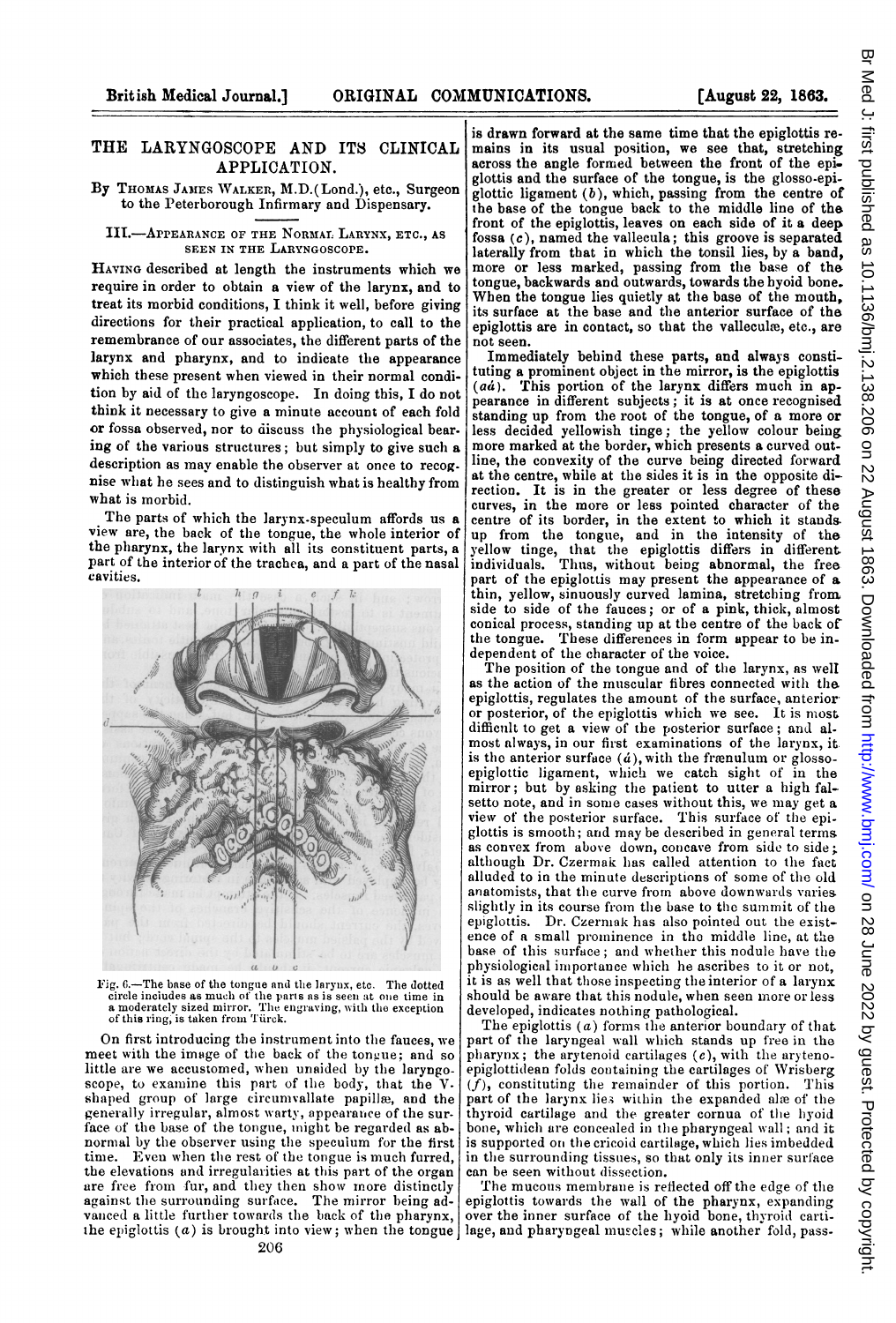ing at a lower level backwards towards the arytenoid cartilages, and containing between its layers the fibres of the aryteno-epiglottideus muscle and the cartilages of Wrisberg, constitutes the aryteno-epiglottidean ligament.

Now, of these parts, that which next to the epiglottis usually constitutes the most prominent object in the laryngeal image, is the summit of the arytenoid cartilage surmounted by the cartilages of Santorini (e).

Even where the epiglottis is but imperfectly raised, these prominences may be seen on either side of the middle line, behind its upper edge; and they will probably be illuminated, even though an unaccustomed operator may not hold the mirror so as to throw inito the interior of the larynx sufficient light for the display of the vocal cords.

It is hardly necessary to remind my readers that the arytenoid cartilages have the form of irregular threesided pyramids, and are placed with their bases on the cricoid cartilages, while on their apices are situated the little cartilages of Santorini. As seen covered by the mucous membrane, these apices and the supplementary cartilages present the appearance of two rounded nodules, situated at the back part of the upper boundary, and constituting the apex of the somewhat triangular upper opening of the larynx. These nodules are in contact or slightly separated, according to the active or passive state of the vocal cords; the mucous membrane covering the prominences is smooth and pink; the cartilage, however, in some cases, shining through, gives it a yellow tinge, and the peculiar form of the conical apex curving backwards and outwards, clearly shows itself. The position of the mirror being shifted a little, or the epiglottis being carried more forward, the rounded, smooth, pink, aryteno-epiglottidean folds, are seen stretching outwards and forwards (upwards in the image) to the margin of the epiglottis, and forming the two sides of the triangular opening of the larynx. The cartilages of Wrisberg  $(f)$ , lying in the edge of these folds, immediately in front of the arytenoid cartilages, constitute, in some individuals, prominences no less distinct than those formed by the latter, while in others they are scarcely observable.

Although the parts situated external to this upper boundary are to be noticed and require description, it is to those situated deep within the space it includes, to the true and false vocal cords and the laryngeal pouches that our attention is usually directed. Of these objects, the most prominent and the most important are the true vocal cords  $(g)$ . They are seen as two tense white bands, about a line in width, stretching from before backwards, seldom seen at first in their whole length; the anterior angle, formed where they meet at their insertion into the lower part of the angle of the thyroid cartilage, being demonstrable only when the conditions are most favourable for the examination of the larynx.

If the patient be breatbing quietly when the vocal cords come into view, they are seen to diverge, as they pass backwards to their insertion into the base of the arytenoid cartilages, so as to be separated posteriorly by an interval of half an inch or so. If the larynx be half closed, the vocal cord is seen to terminate in the prominent angle at the base of the arytenoid cartilage called the vocal process; and these vocal processes, in this state of the larynx, converging backwards, give to the rima glottidis the form of an elongated irregularlozenge. Our attention is, however, usually arrested by the vocal cords, when they are made to approach one another by the patient's uttering a vowel sound. Being thus made tense, they are thrown well out into the middle line, where there is, when the mirror is rightly held, the most<br>brilliant light. Under these circumstances, they appear Under these circumstances, they appear very distinct, of a bright white colour, and separated from one another by a narrow chink. If our patient is able to utter a prolonged high falsetto note, he can, by so doing, display his vocal cords very clearly in their whole

lengtb, parallel, and separated only by a scarcely percepible fissure at their posterior part.

The mucous membrane covering the vocal cords is reflected from their under surface on to the cricoid cartilage and trachea; and, of course, neither the under surface of the cords, nor the part of the cricoid immediately below them, can be seen in the mirror held in the pharynx as <sup>I</sup> have described; from the upper surface of the cords, the mucous membrane is reflected on to the laryngeal wall, and about a line above them it forms a fold on either side called the false vocal cords  $(h)$ ; these projecting from the wall of the larynx but a short distance, still catch the light so as to be prominent objects in the laryngoscope; the mucous membrane is of the same pink hue at these folds as over the rest of the larynx, the small proportion of fibrous tissue contained between their layers not showing through; the sulcus existing between the true and false vocal cords, called the laryngeal sinus or ventricle, remains dark and in shadow in the laryngoscopic image, and is thus recognised between the bright fold of the false vocal cord above, and the glistening, tense, almost white band, the true vocal cord, below.

In most cases where we get <sup>a</sup> good view of the larynx, we may, by a little dexterous management of the mirror, shoot a ray of light down through the rima glottidis  $(i)$ into the trachea, so as to render the mucous membrane lining it visible, with the cricoid cartilage and the tracheal rings showing White and prominent through the translucent membrane. Very rarely the whole length of the trachea is thus illuminated, and the openings of the bronchial tubes into which it divides may be seen. By shifting the mirror, different parts of the tracheal wall may be seen, and ulcers, or other pathological affections, may be discovered.

The great freedom and rapidity of motion possessed by the chordæ vocales, cannot fail to strike the observer on his first obtaining <sup>a</sup> view of the interior of the larynx; the mobility is best seen when the person subjected to examination forces a laugh or cough, or utters a succession of vowel-sounds.

The false vocal cords do not possess any amount of independent action, but they approximate and diverge slightly, according as the general shape of the larynx is altered. Thus, in uttering <sup>a</sup> high falsetto note, the whole larynx is compressed from side to side, elongated from before backwards, and, of course, the false cords are approxinmated; so also, in the act of retching, the base of the tongue being depressed, the epiglottis stands very prominently up, and the sides of the larynx appear to approximate; in swallowing, it is probable that the false cords are also approximated, while, according to Czermak, the small fissure left between them is closed by the little nodule described as existing at the back of the epiglottis. These papers being, however, meant merely as <sup>a</sup> guide to the practical application of the larynx, physiological questions are avoided, except when they bear directly on the use of the speculum.

I have already stated that the walls of the larynx, within which are situated the parts just described, stand up free in the pharynx. On either side of these, therefore, is a sulcus bounded internally by the outer surface of the arytenoid cartilages and aryteno-epiglottidean ligaments  $(k)$ , externally by the wall of the pharynx  $(l)$ ; in the outer wall of this groove, shining through the mu-cous membrane, and forming a more or less decided whitish prominence, may be seen the greater cornu of the byoid bone; this fossa is not unfrequently the site in which foreign bodies, as small pieces of bone, etc., lodge and cause much annoyance.

At the back of the arytenoid cartilages, the mucous membrane is continuous with that of the pharynx; and here is situated the opening of the œsophagus; but of this opening nothing is seen, it being, in the normal state, so firmly closed that the mucous membrane 207